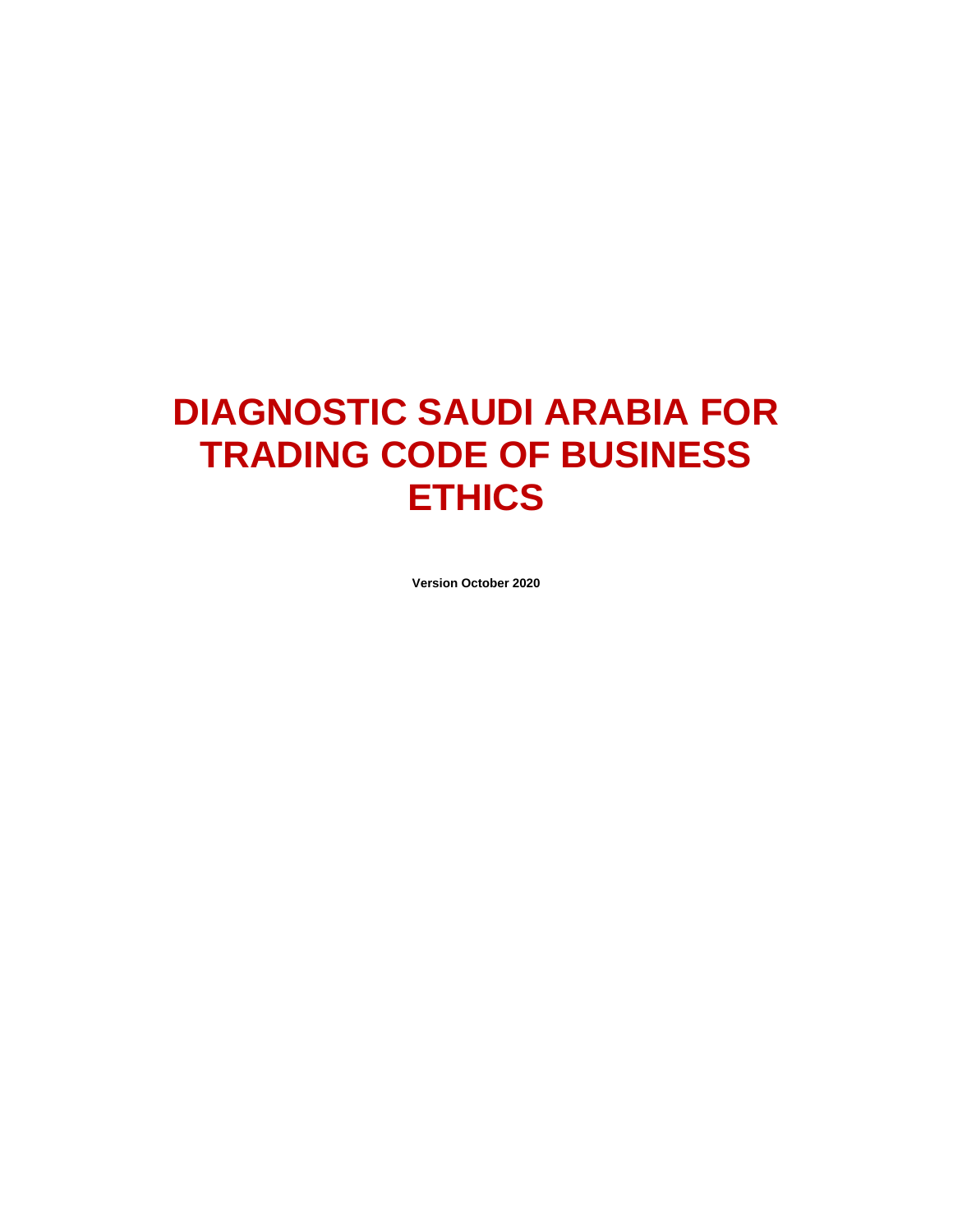#### **STAGO PRESIDENT'S MESSAGE**

The successful business operation and reputation of STAGO are built upon the principles of fair dealing and the ethical conduct of our employees, managers, directors and officers (hereafter referred as "STAGO Employees") .

Our reputation for integrity and excellence requires careful observance of the spirit and letter of all applicable laws and regulations, as well as a scrupulous regard for the highest standards of ethics.

The continued success of STAGO is dependent upon our customers' trust and we are dedicated to preserving that trust. Each of us owe a duty to STAGO and its customers to act in a way that will merit the continued trust and confidence of the public.

STAGO will comply with all applicable laws and regulations and expects all its directors, officers, and STAGO Employees to conduct business in accordance with the letter, spirit, and intent of all relevant laws and to refrain from any illegal, dishonest, or unethical conduct.

In addition to this Code of Business Ethics which sets at a global level the fundamental principles of integrity, fairness and honesty to be applied worldwide by all STAGO Employees of the STAGO group, local internal policies are implemented in every STAGO entity to maintain a safe and secure work environment for its Employees.

Compliance with this policy of business ethics is the responsibility of every STAGO Employee.

A Group Ethics Committee is created at STAGO INTERNATIONAL's headquarters in Asnières, France. Compliance Officers may also be designated, when relevant, at the level of the different STAGO entities.

We recognize the hard work and constant attention needed to maintain high ethical standards in the workplace.

**We believe that it is the commitment of each individual Employee to this Code of Business ethics which will demonstrate STAGO's dedication to integrity, professionalism, quality, respect and honesty.**

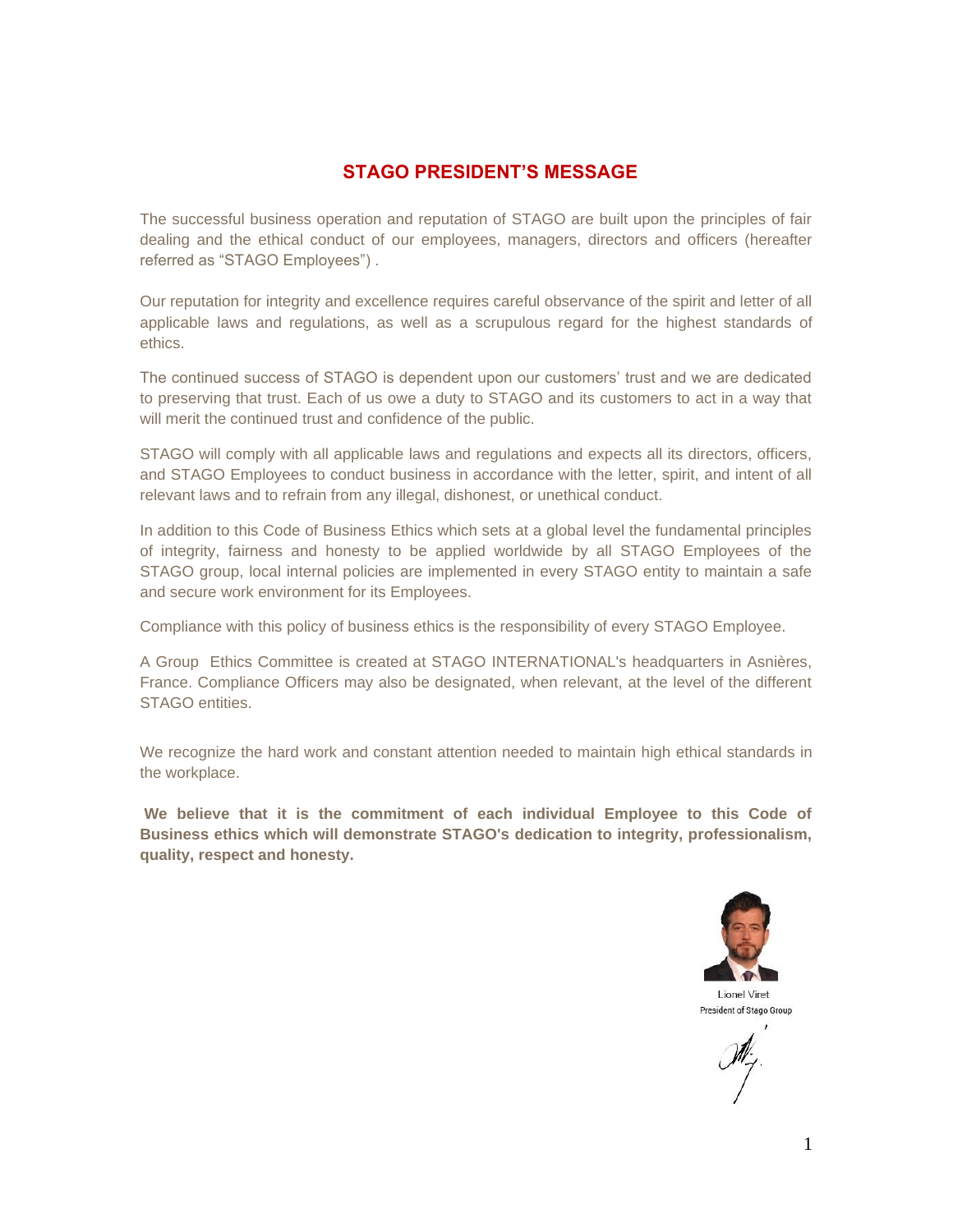#### **TABLE OF CONTENTS**

- **1. MAINTAINING A SECURE WORK ENVIRONMENT**
- **2. CORPORATE INFORMATION**
- **3. COMPLIANCE AND INTEGRITY IN THE MARKETPLACE**
- **4. INTEGRITY IN GOVERNMENT RELATIONSHIPS AND ANTI-BRIBERY**
- **5. COMPLIANCE AND EXPRESSING CONCERNS**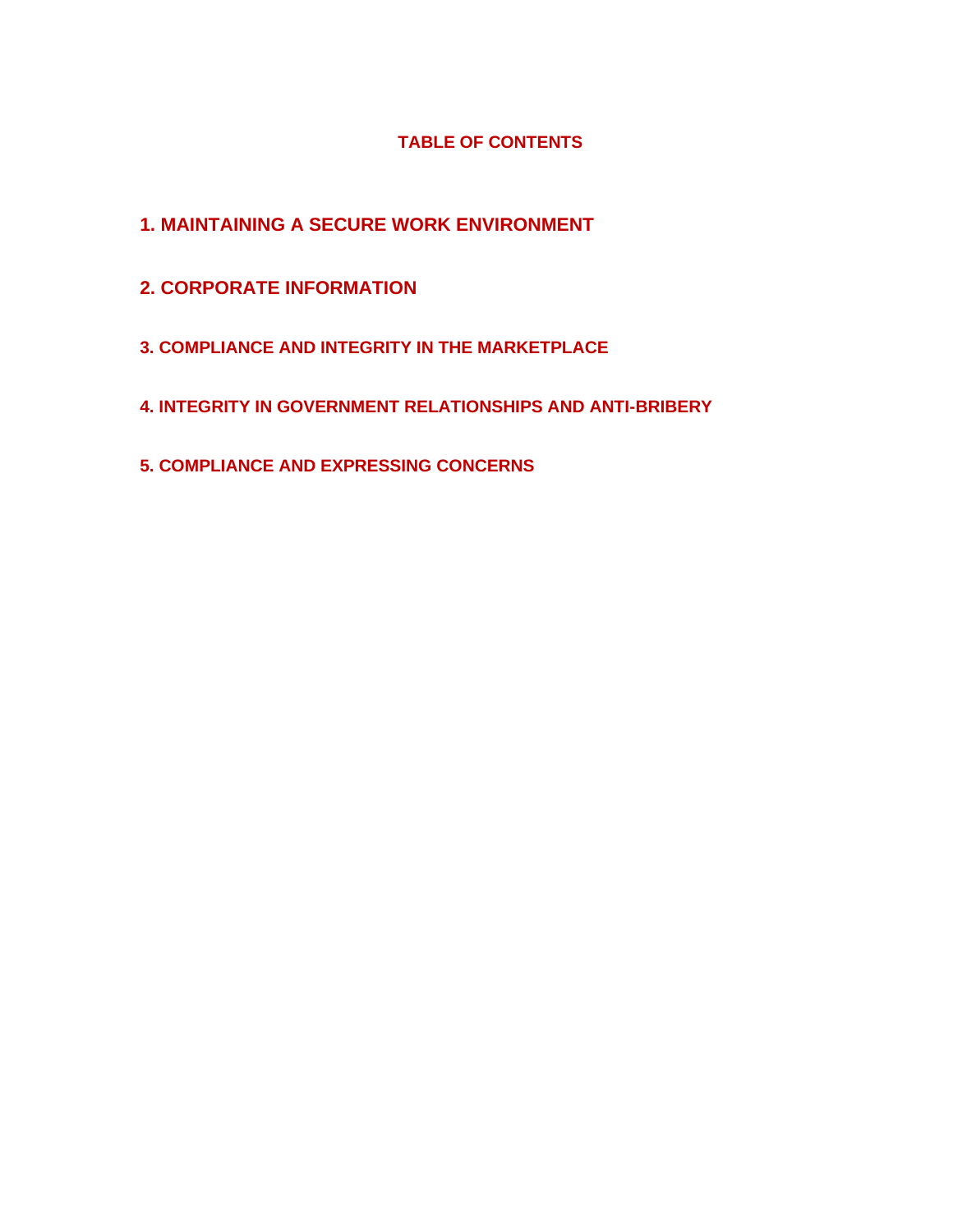#### **INTRODUCTION**

This Code of Business Ethics (hereinafter the "Code") applies to all Diagnostic Saudi Arabia for Trading (the "Company") Employees ("Employees").

In addition, this Code applies, where incorporated by way of express contractual agreement, to the Company's vendors, distributors, suppliers, customers and clients (collectively referred to as "Business Partners").

This Code of Business Ethics is not intended to supplant nor supersede (i) the Company's internal applicable rules, nor (ii) any national laws or regulations that may impose particular requirements upon Employees or Business Partners who engage in certain activities in Saudi Arabia.

All Employees should independently ascertain that their interactions with Business Partners comply with all current national and local laws and regulations.

This Code represents an act of self-discipline. Employees should also acknowledge that the Code is to be applied in the spirit, as well as in the letter.

Employees are expected to understand and comply with the Company's Code of Business Ethics. Employees should read this Code, be sure to understand its requirements, and to ask questions as necessary.

Ultimately, the Company's ability to enforce the Code is based in large part on the willingness of Employees to follow the Code's requirements and on their willingness to report alleged violations of the Code.

**Each Employee, who learns of or suspects a Code violation is invited to report such alleged Code violation**. Employees who report a concern in good faith about an alleged Code violation are protected from any form of retaliation. All reports will be handled with seriousness and with discretion.

**This Code of Business Ethics is given to each Employee, when he/she is hired by Company.** 

The Company has the right to amend, modify or revise this Code of Business Ethics in accordance with applicable laws**.**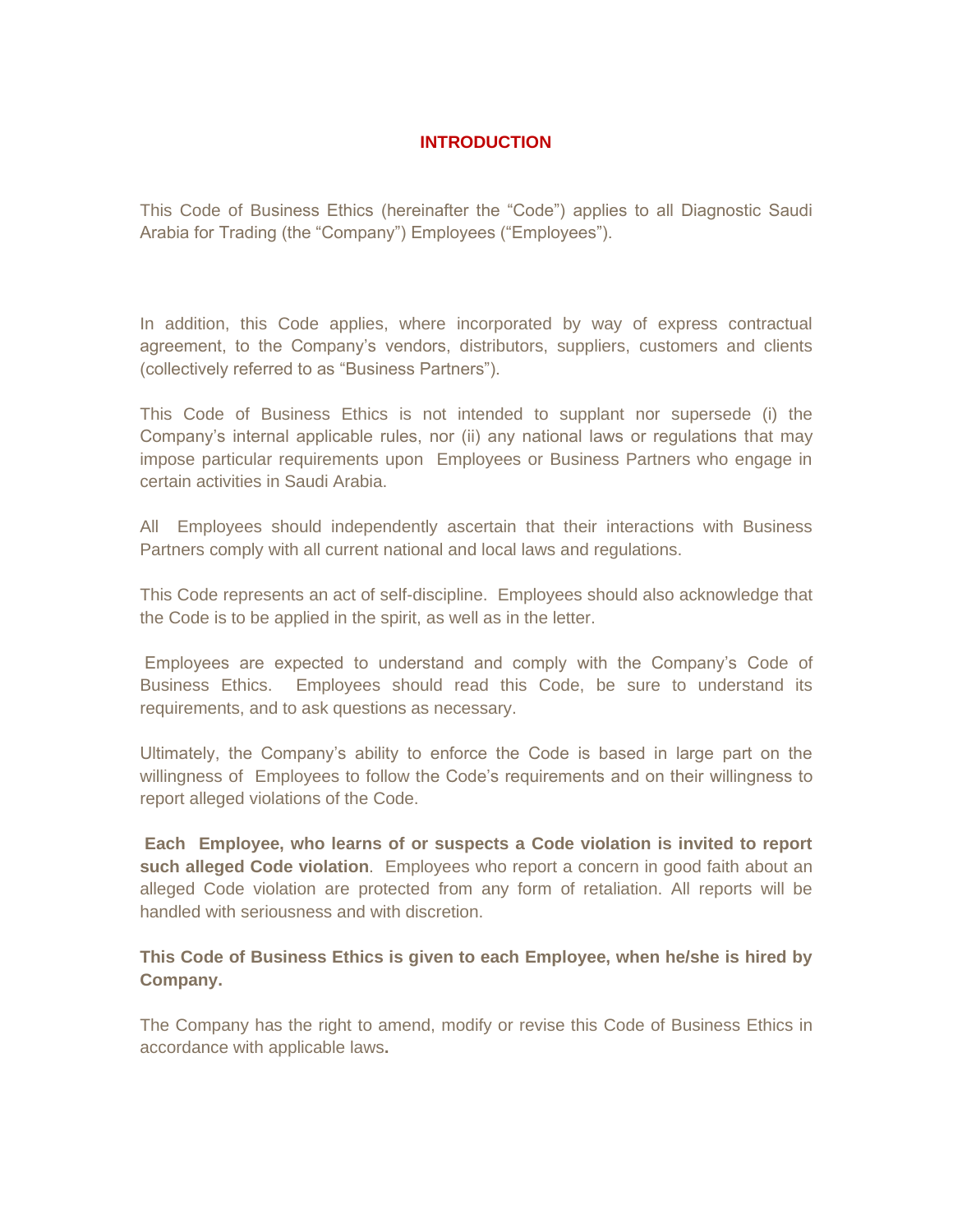## 1. **MAINTAINING A SECURE WORK ENVIRONMENT**

#### **Respect and Non-discrimination**

The Company cultivates respect for humans and their diversity. The Company is committed to an environment of equal environment and advancement opportunity for all qualified individuals. The diversity of our Employees is a strength that we will continue to promote and support throughout the Company.

The Company will not tolerate any illegal discrimination whether based on sex, age, social origin, religion, ethnic origin, marital status, nationality, political opinion, disability.

#### **Harassment and violence Free Workplace**

The Company is committed to providing a work environment that is free from violence and harassment in any form.

Accordingly, the Company prohibits any Employee from making sexual advances to any other Employee. The Company also prohibits any conduct that creates an offensive working environment.

The Company will not tolerate workplace violence in any form including threatening behaviors, assaults, harassment, intimidation, bullying, taunting, constant teasing, or any other conduct that leads to violence in the workplace*.* 

#### **Safety and Security**

The Company strives to provide a safe and healthy work environment for all Employees. Employees must comply with all Company safety and health requirements, whether established by management or by local laws. Accordingly, Employees are expected: to conduct themselves in a safe manner; use good judgment and common sense in matters of safety; observe all posted safety rules; and follow all safety regulations. Please note Company is a smoke free environment. Smoking and vaping (using electronic cigarettes) is permitted in designated areas only.

## **2. CORPORATE INFORMATION**

#### **Asset Protection**

The Company's assets include, among other things, customer and employee private information, network operations and facilities, computer systems and passwords,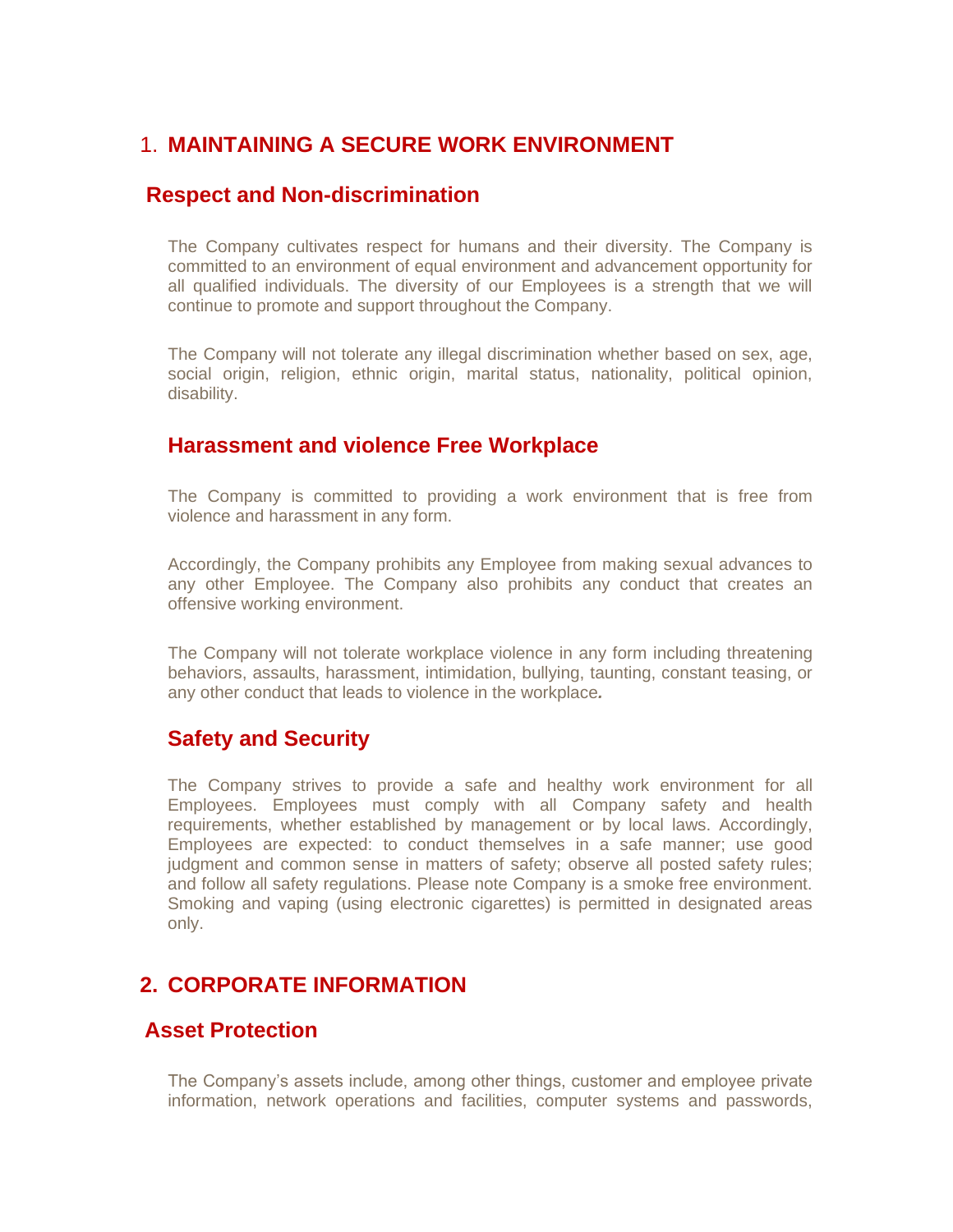security procedures, company facilities and their locations, technical and marketing research data, product development information, business plans and strategies, other business confidential information, and Company property.

Employees handling these assets in the course of their employment must keep such information safe and secure from theft, destruction, and loss. Accordingly, Employees must take all appropriate precautions to protect these Company assets, systems and premises. Such precautions include the proper handling of assets, properly securing these assets, and ensuring that visitors are properly escorted.

#### **Intellectual Property**

Intellectual property includes information protected by STAGO's and the Company's trademarks, patents or copyrights, the use of which is restricted by applicable intellectual property laws. To safeguard STAGO's and the Company's intellectual property from illegal copying or other misuse, Employees must ensure that intellectual property is properly labeled with or identified by trademark, service mark or copyright symbols.

If an Employee is unsure whether or what protection is necessary or appropriate for a particular item, or he/she believes disclosure or use by a third party is improper, such employee must contact the Legal Department.

#### **Proper Use of Others' Intellectual Property**

Employees must respect the proprietary rights of others by complying with all applicable laws and agreements that protect the intellectual property rights of others, including all business providers, competitors or customers. Unless an Employee obtains the intellectual property owner's specific prior consent, such employee may not copy, distribute, display, perform, or modify third-party copyrighted materials, or conduct peer-to-peer or other file sharing of copyrighted materials. A work may be protected by a copyright even if there is no notice on the work.

## **Protecting the Company's Reputation**

Company's reputation as a company is a key asset. Employees are responsible for protecting this valuable asset. Use of the company brand and logo must adhere to approved corporate identity specifications. Unless an Employee receives prior approval from its management, such Employee may never suggest that she/he is speaking on behalf of the Company when presenting her/his personal views at community, professional or cultural functions, or on the Internet.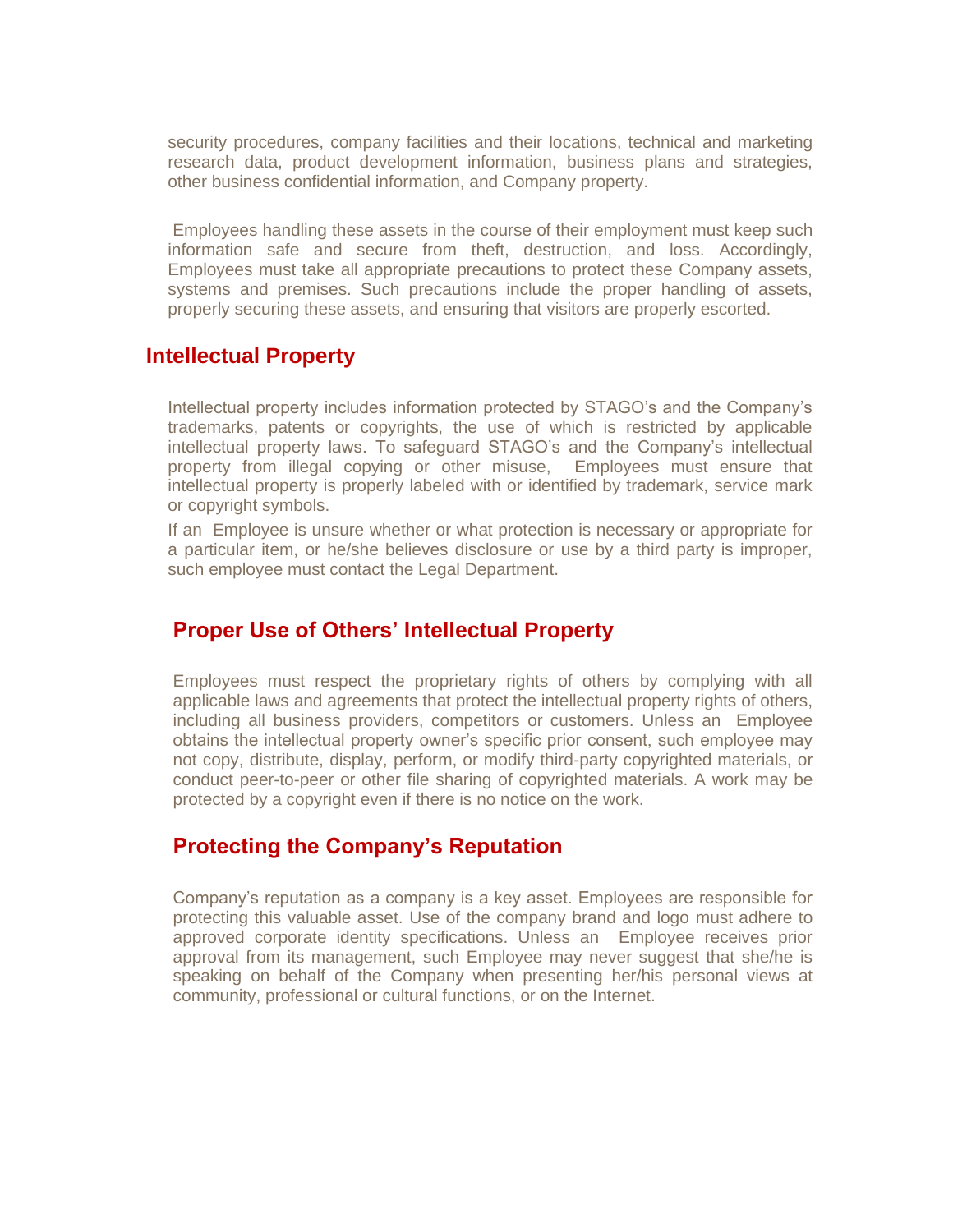## **Protecting the Company's Confidential Information**

The Company expects undivided loyalty to the interests of the Company, including protection of the company's trade secrets and its private and confidential Business Partner information. "Confidential information" refers to all non-public information, in any form, emanating at any time from Stago International, its affiliates, any Stago Business Partner, MediServ or any other person that relates in any way to the business or operations of the Company.

Confidential information includes Company information that is labeled "confidential" as well as information that is not labeled as "confidential" but by its nature should be reasonably construed as being confidential to the Company. Examples include Company business plans, operations plans, strategy plans, financial data, product and service information, MediServ, STAGO or Business Partner data, sales data, company reports, personnel information, contracts and related information.

Employees shall preserve and protect trade secrets and Confidential Information including all physical and non-physical forms of that information. Employees may not share such privileged information with people outside of the company or discuss such matters with other Employees unless such Employees have a clear business need for the information. Any inquiries from outside sources that claim to have a "need to know" should be referred to a member of the Company Senior Management Team. Employees who terminate employment with the Company are obligated to continue to maintain the confidentiality of proprietary information obtained or developed while employed by the Company.

## **Company Records**

The Company strives to maintain accurate business records and to protect company funds and assets. The Company is committed to maintaining a system of internal controls that ensures compliance with applicable laws and regulations, and that promotes the full, accurate and timely disclosure of information in the Company's reporting to: internal management, senior management of STAGO, external auditors, and external parties including regulatory and governmental authorities.

It is the responsibility of all Employees to ensure that the Company's records including documents, electronic information, voicemails, and any other form of media are properly managed, handled, stored and, where applicable, destroyed as appropriate in accordance with retention guidelines. In the normal course of performing the job, Employees will likely receive, create, and transact with company records. Employees are required to properly maintain these records, to ensure that they are properly filed, labeled, and that access is appropriately limited to those with a business need to access the records.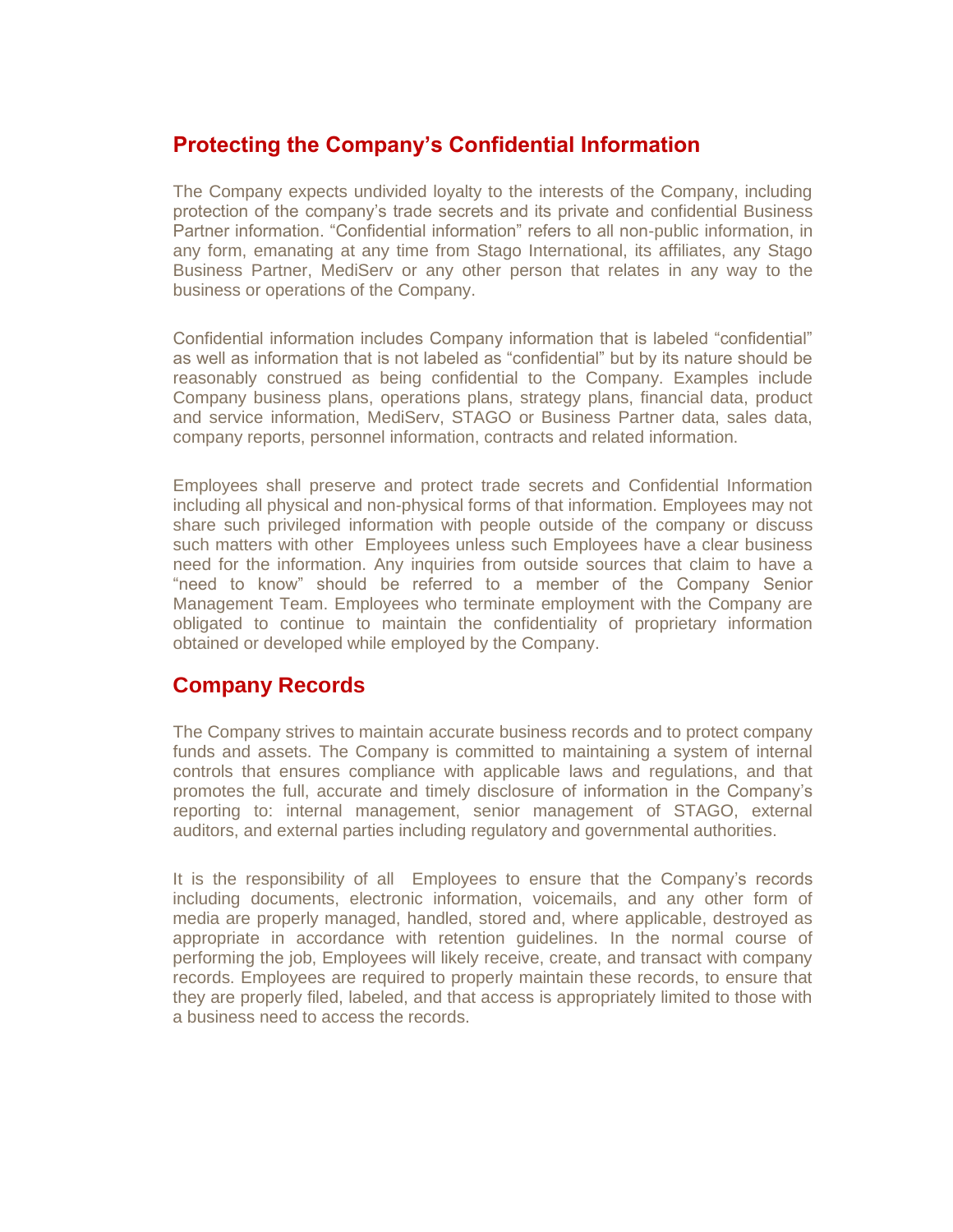## **Financial Reporting**

The Company must maintain accurate financial records of its business transactions and must ensure proper reporting to auditors of its financial results. Financial records could include company-wide financial records, specific business unit transactions, as well as individual travel and expense reimbursement invoices. These and many other forms of financial information must be managed properly and must be appropriately presented when requested. To the extent that Employees create, handle, or are otherwise involved in the handling of financial records they must ensure that the records are accurate, properly maintained, and appropriately represented in internal and/or external financial disclosures.

## **Truth of Statements in Advertising**

The Company expects that all business communication of or by the Company will be factual, in good taste, free from false or exaggerated claims or statements, and otherwise legal. Employees who, by virtue of their roles or function, communicate about STAGO products must comply fully with any and all applicable laws and regulations that relate to such communications. Employees have the responsibility to know, to become aware of, to inquire, and to regularly update themselves about the legal requirements that apply, if any, to the business communications made on behalf of the Company. Employees are encouraged to speak with their manager about such matters so as to: (1) confirm whether any specific laws apply to the business communications by the Employee in connection with his/her position; and (2) to the extent such laws do apply, to confirm the manner of compliance with such laws.

## **Data Protection/Data privacy**

The Company and its affiliates, agents, Employees and/or other representatives are required to comply with all applicable data protection laws, legal privacy, medical or general confidentiality requirements which apply to any Company activity or its representatives relating to an identified or identifiable natural person. This may include patient information but also information relating to Employees, Business Partners, suppliers, agents, distributors and any other persons. All Employees must comply with the applicable data protection laws and Company data privacy policy or policies when dealing in any way with personal data. The breach of data protection laws may entail financial sanctions.

Specific guidance on data privacy should be submitted to the Legal Department if applicable.

## **3. COMPLIANCE AND INTEGRITY IN THE MARKETPLACE**

The Company's business operations are highly regulated. As a company working in the Health Industry, the Company must respect all applicable laws but must also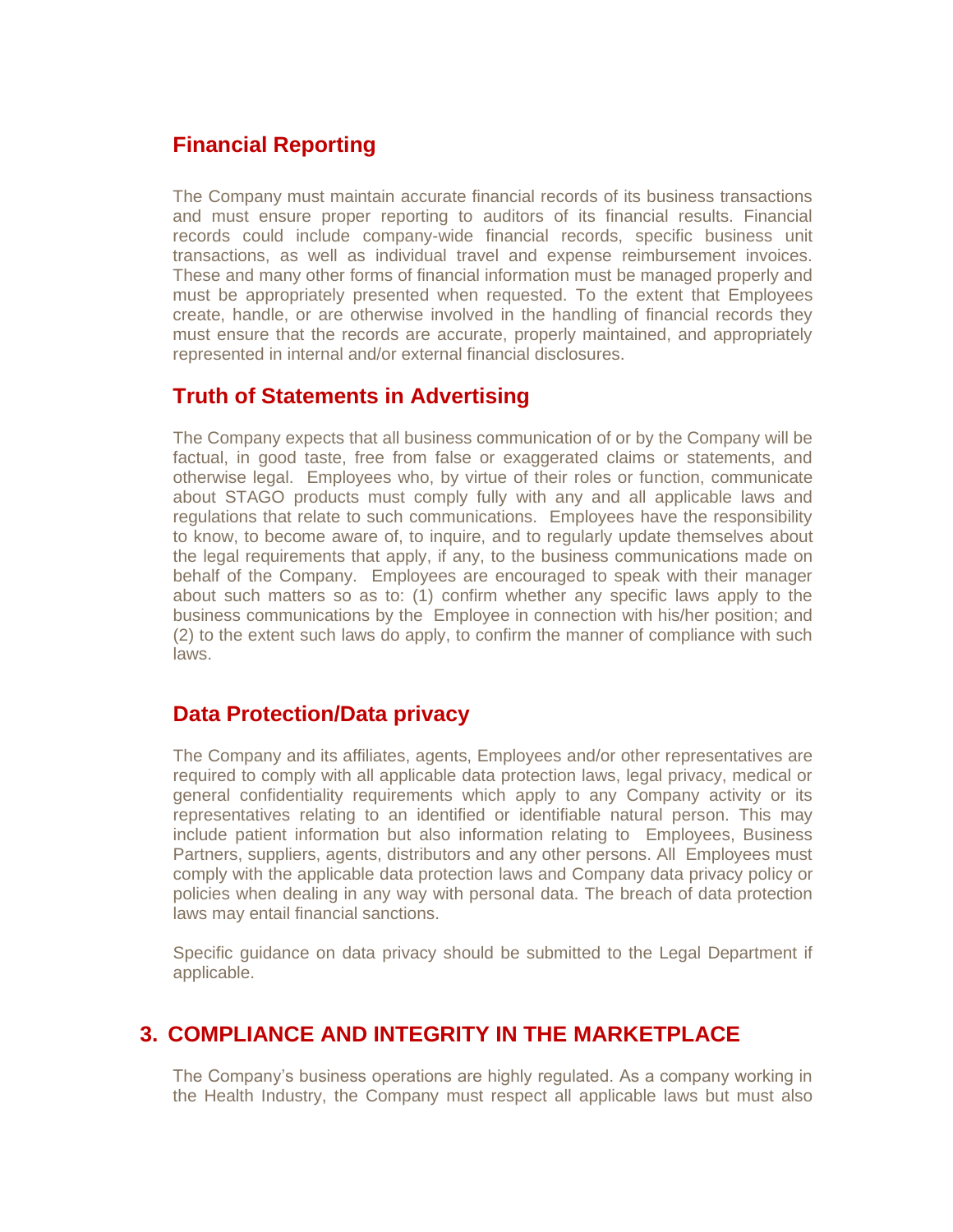commit to the highest quality standards. Health Authorities worldwide monitor STAGO activities closely. Strict compliance with all Health Authority requirements, as well as with the requirements of other regulators at all levels of government, is obligatory.

The Company strives to conduct business with Business Partners and competitors with complete honesty and integrity. The Company expects Employees to eagerly service Business Partners and contend with competitors in a professional and ethical manner.

#### **Relations with Suppliers/Business Partners**

Buying decisions must always be based on competitive price, quality, value, and delivery or on specific selection criteria listed in invitations for bids. The Company expects Employees to have friendly relations with suppliers, consultants, and other Business Partners;

Employees must be open, honest, business-like and completely ethical. Confidential information, such as bids submitted to the Company in connection with the purchase of equipment, supplies and services must be maintained in strictest confidence in order to avoid giving or removing any competitive advantage with respect to any of several suppliers. Disclosure of such information is unethical even if the Company appears to be benefiting from such disclosure.

#### **Gifts and Entertainment**

To avoid the appearance of impropriety, it is important that Employees refrain from offering and decline any gifts from Suppliers or Business Partners which would raise even the slightest doubt of improper influence. Employees occasionally may provide modest gifts to Business Partners, but these should be modest in value and in accordance with the applicable country-specific requirements imposed by Company affiliates and the laws and regulations applicable where the Business Partner is licensed to practice. A "Gift" refers to the transfer of any item of value including goods and services without compensation.

Under no circumstances should cash or cash equivalents (e.g. tickets to sporting events) be accepted as a business courtesy or gratuity.

Employees entertaining Business Partners must always have a legitimate business purpose. The Company prohibits entertainment activities that compromise the business judgment, impartiality or loyalty of Employees or Business Partners.

When Business Partners are Healthcare Professionals, entertainment or gifts may be prohibited or very regulated in certain jurisdictions ( *Please refer to the Section Relations with Healthcare Professionals below )* 

Employees may accept a reasonable level of entertainment from Business Partners so long as the entertainment meets any additional requirements imposed by the Company affiliate for whom they work.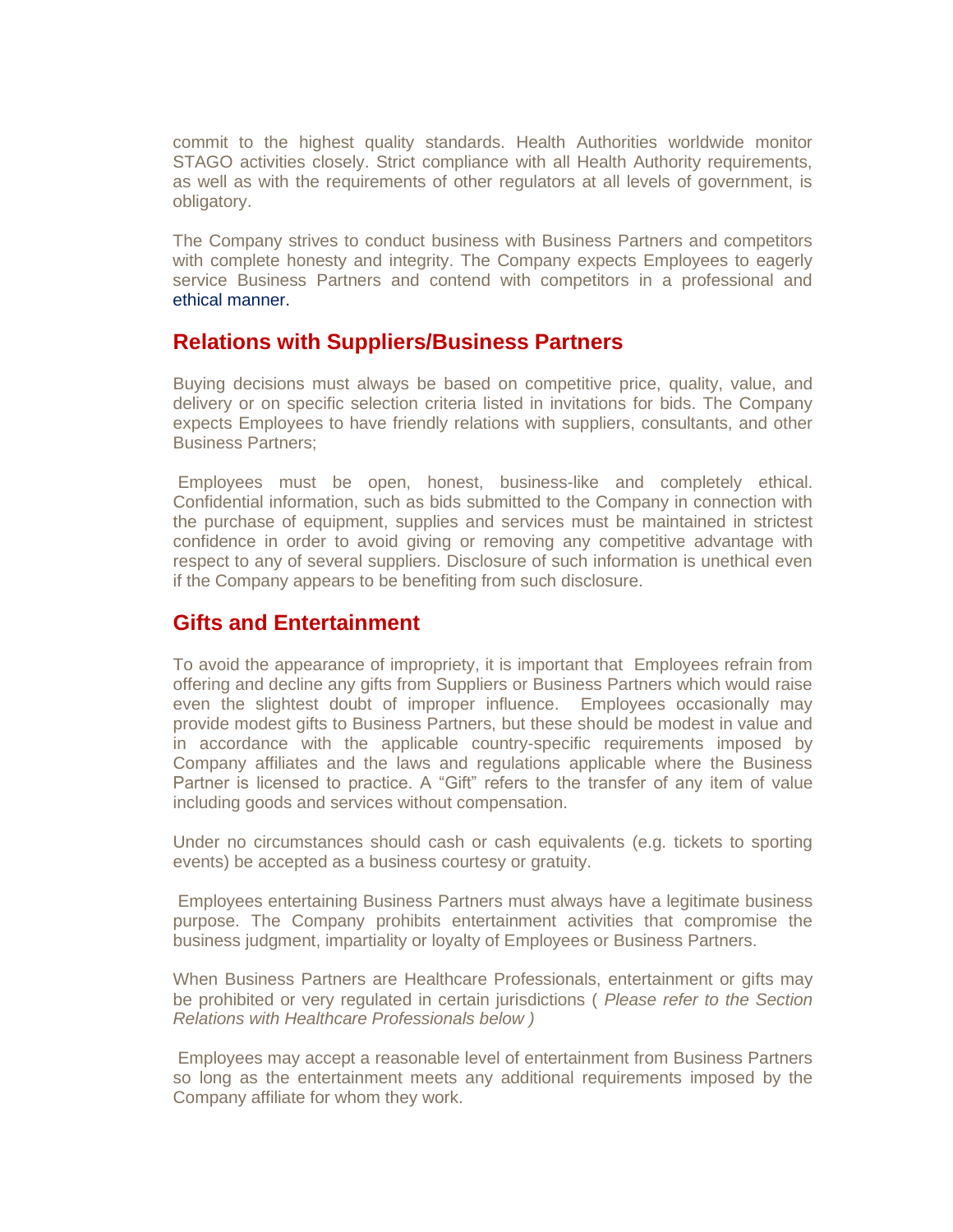Additionally, Employees must refrain from offering and decline:

- Any entertainment offered as part of an agreement to do, or not to do, something in return for the activity;
- Any entertainment offered that might compromise the Company's reputation or ethical standards; and
- Participating in any activity the employee knows or should know will cause the party offering the entertainment to violate any law, rule, regulation or the ethical standards of their own employer.

## **Confidentiality of Business Partner Information**

From time to time, the Company may enter and be bound to various Non-Disclosure Agreements (NDAs) with one or more Business Partners. Under the terms of such NDAs, Business Partners may share with Employees certain of their proprietary, privileged and/or business confidential information for the purposes of a business transaction, while requiring Employees having access to such information to maintain confidentiality of the information. Employees are required to hold such Business Partner information diligently and in strict accordance with the terms of the corresponding NDAs. Employees are encouraged to speak to their manager to the extent that they have any questions about the proper use of, as well as any concerns associated with, Business Partner information.

#### **Respect for free competition**

#### **The Company is committed to respect free competition and to comply with antitrust legislation in all markets in which it operates.**

Violation of laws and regulations designed to promote competition and free enterprise has serious consequences for the Company and for individuals. Below are some examples of activities with important antitrust implications which are strictly forbidden:

- *Agreeing with competitors to fix prices or other terms of sale.*
- *Boycotting or otherwise refusing to deal with certain suppliers or customers.*
- *Dividing sales opportunities with competitors by territory or product line.*
- *Agreeing with distributors on resale pricing or imposing to distributors prices or discount for their resale.*
- *Price discrimination.*
- *Pricing to drive a competitor out of business.*
- *Disparaging, misrepresenting, or harassing a competitor.*

Antitrust issues may require legal analyses which are very complex. Any questions regarding the propriety of possible actions should be directed to the General Counsel or local in house Legal counsel if applicable.

The following points are given as examples.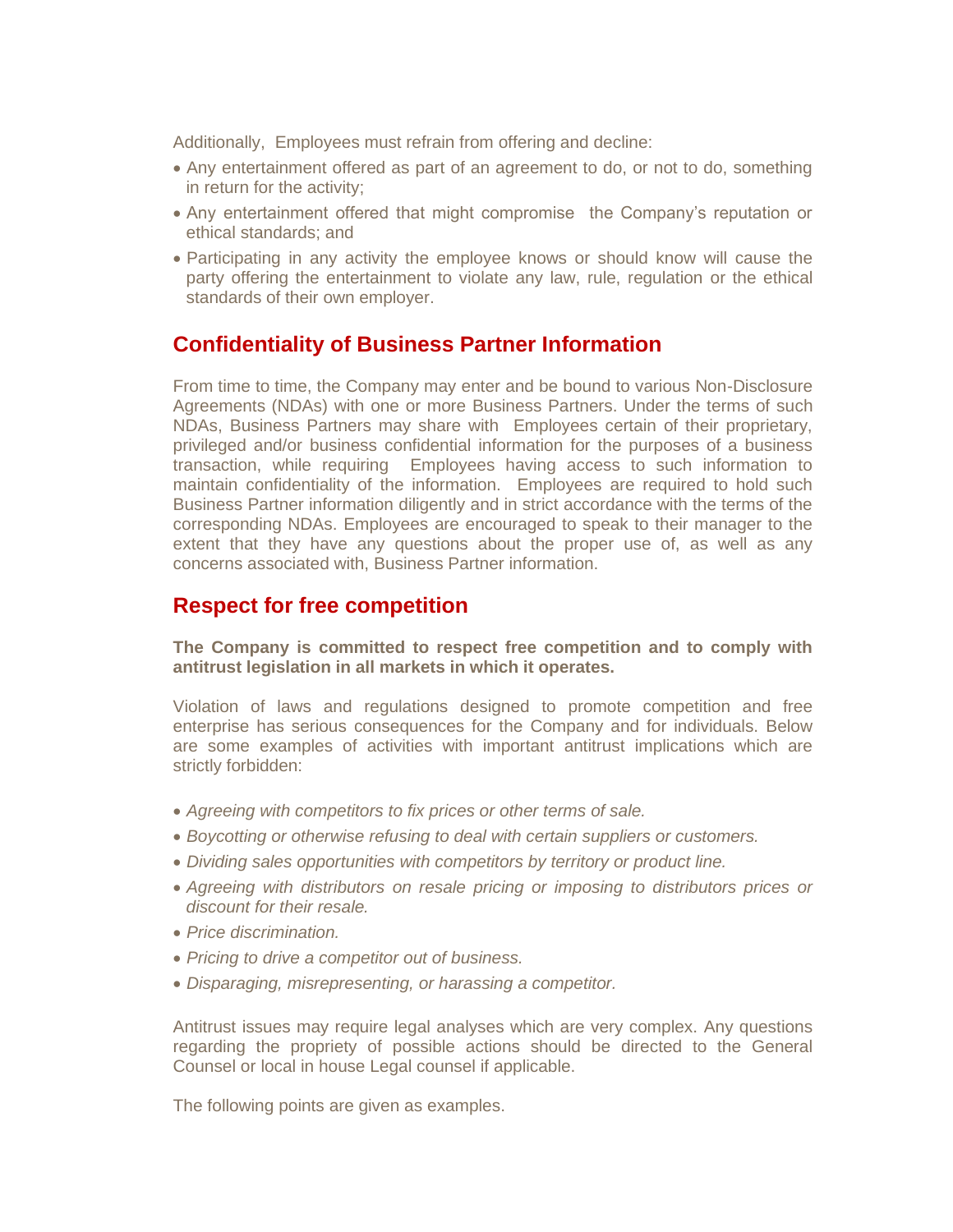#### **Basic Do's and Don'ts:**

Don't AGREE with the Company's competitors or anyone else outside of the Company:

- To fix prices or conditions of sales of Company products.
- To limit Company production, agree production quotas, or otherwise limit the supply, either geographically or by class of customer.
- To blacklist or boycott customers, competitors or suppliers.
- To limit or control Company investments or technical developments in the market.
- DON'T DISCUSS OR EXCHANGE INFORMATION with Company competitors on any subject relating to the issues mentioned above.

In other words, DO NOT have formal or informal discussions with the Company's competitors or anyone else outside of the Company on the following:

- Individual company prices, price changes, terms of sales, etc.
- Industry pricing policies, price levels, changes, etc.
- Price differentials, price mark-ups, discounts, allowances, credit terms.
- Costs of production or distribution, cost accounting formulas, methods of computing costs.
- Individual company figures on sources of supply, costs, production, inventories, sales, etc.
- Information as to future plans concerning technology, investments, or the design, production, distribution or marketing of particular products or services including proposed territories or customers.
- Matters relating to individual suppliers or customers, particularly in respect of any action that might have the effect of excluding them from market.

Failure to respect these basic rules may lead to very heavy fines for STAGO and/or the Company, (for example, in the European Union, such fines can reach up to 10 % of total STAGO turnover) and may also lead to criminal sanctions, including jail sentences, for the individuals who did not respect such rules.

## **Conflicts of Interest**

The Company strives to encourage and promote objectivity in business decisionmaking. Employees have a duty of loyalty to the organization and are expected to make business decisions with the Company's best interests in mind and to exercise business judgment independent of external influences such as personal financial interests, external business relationships, outside employment, and familial relationships. Avoiding conflicts of interest is critical to maintaining integrity and honesty in the way the Company conducts its business.

Potential conflicts of interest can arise in any of the following circumstances - when a Company employee:

- Accepts gifts from a potential Business Partner;
- Accepts additional employment by another company;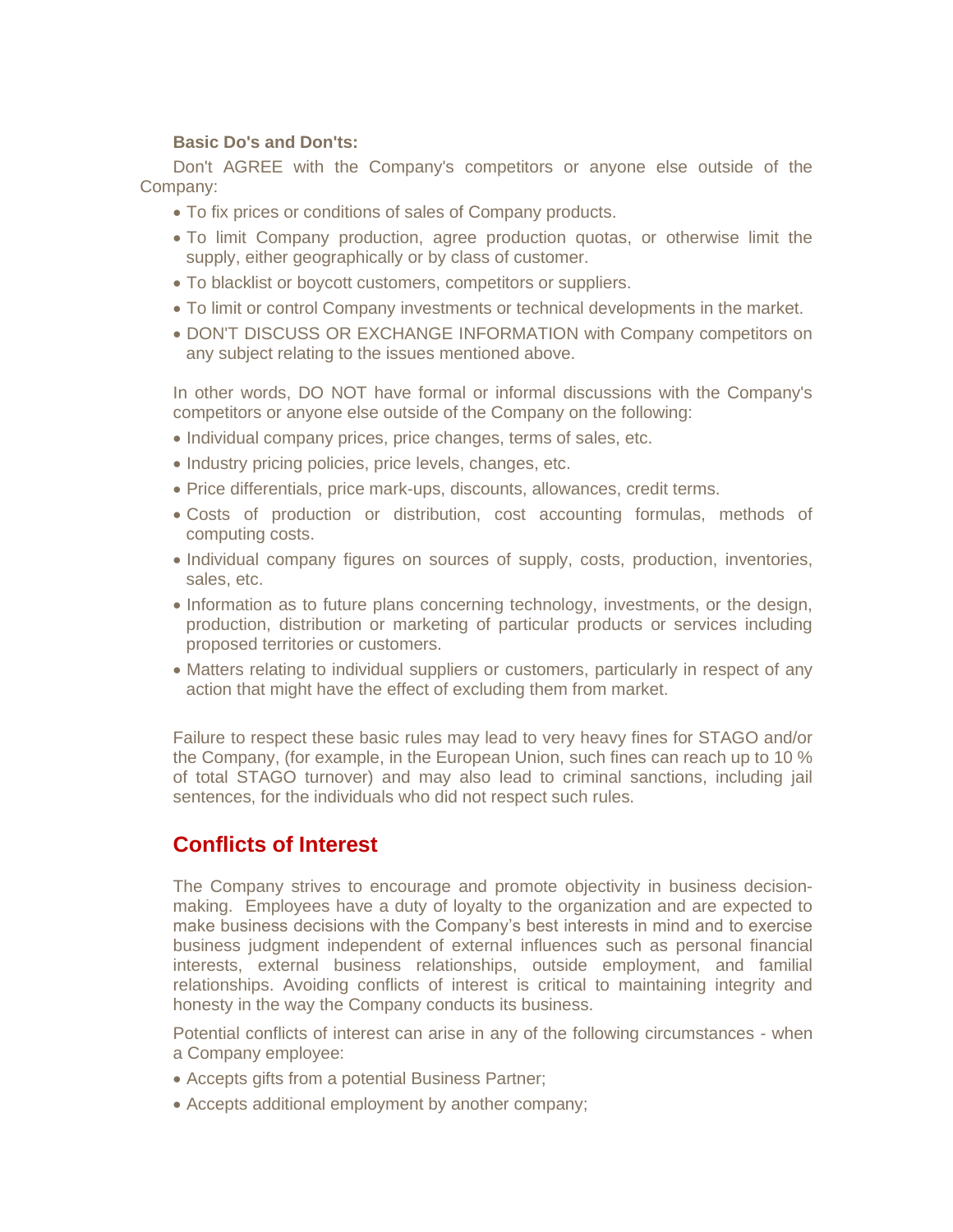- Has a financial interest in a Business Partner or competitor;
- Places business with any firm in which the employee or an immediate family member of an employee has a financial interest; or
- Inappropriately communicates with a competitor.

The Company prohibits Employees from using company property, information, resources or position for personal gain or to compete with the Company in any way. The Company also prohibits Employees from taking or diverting to any third party any business opportunity that is discovered through the use of any of the Company's property, information or resources.

#### **Relations with Healthcare Professionals**

The Company's relationships with Healthcare Professionals are heavily regulated and strictly enforced by the Company as well as by various regulatory or governmental agencies.

Generally speaking, a Healthcare Professional is any individual or entity, directly or indirectly involved in the delivery of healthcare that can purchase, prescribe, lease, recommend, or use STAGO products. The rules that govern the payment of anything of value such as gifts, meals, entertainment, honoraria, sponsored trips or grants, are complex and differ across countries.

Employees must read and comply with the applicable rules indicated in the local supplement of the Code of Business Ethics.

The consequence for failing to comply with these rules can result in significant monetary and sometimes criminal penalties. If, by virtue of their role at the Company, Employees are in contact with Healthcare Professionals, it is their duty to know the applicable laws and Company policies that pertain to dealing with Healthcare professionals and to strictly adhere to such rules. More information on these regulations can be found under the Company's current policies for Health Care Professionals.

#### **Customs and international trade controls**

Employees, commit to comply with and to ensure that their Intermediaries and Business Partners comply with all enforceable local and international regulations applicable in terms of customs as well as to respect potential economic and financial restrictions applicable in terms of war zones and/or embargos.

States and international organizations draw up and update lists mentioning persons and states which are subject to economic and financial sanctions:

- The Kingdom of Saudi Arabia sanctions lists;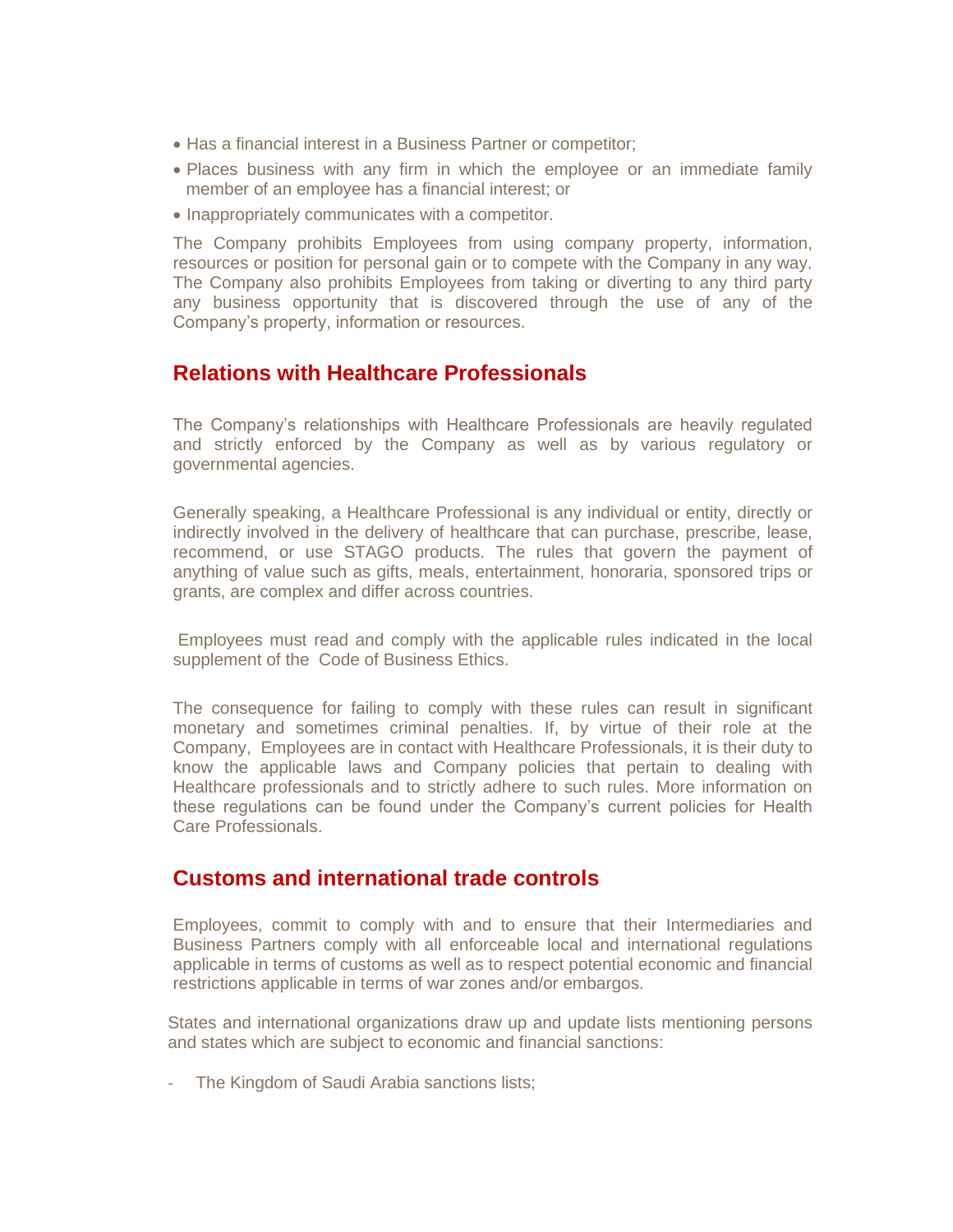- Office of Foreign Assets Control ("OFAC"), the American Treasury department draws up the "Specially Designated Nationals List" ("SDN List"), which can be accessed on: [http://www.treasury.gov/resource-center/sanctions/SDN-](http://www.treasury.gov/resource-center/sanctions/SDN-List/Pages/default.aspx)[List/Pages/default.aspx;](http://www.treasury.gov/resource-center/sanctions/SDN-List/Pages/default.aspx)
- Bureau of Industry and Security ("BIS")**,** the American Trade Department draws up the "Denied Person List" ("DPL"), the "Unverified List" and the "Entity List", which can be accessed on <http://www.bis.doc.gov/complianceandenforcement/liststocheck.htm> ;
- France draws up a synthetic table of the existing restrictive measures per country which can be accessed on: [http://www.tresor.economie.gouv.fr/8465\\_tableau](http://www.tresor.economie.gouv.fr/8465_tableau-recapitulatif-des-mesures-restrictives-par-pays)[recapitulatif-des-mesures-restrictives-par-pays;](http://www.tresor.economie.gouv.fr/8465_tableau-recapitulatif-des-mesures-restrictives-par-pays)
- The European Union publishes on its website a consolidated list of persons, entities and organizations which are subject to sanctions. This list can be accessed on: [http://www.tresor.economie.gouv.fr/5061\\_Liste-electronique](http://www.tresor.economie.gouv.fr/5061_Liste-electronique-consolidee-des-sanctions-financieres)[consolidee-des-sanctions-financieres.](http://www.tresor.economie.gouv.fr/5061_Liste-electronique-consolidee-des-sanctions-financieres)

Employees may not enter into an agreement with any person, State, entity, or state entity which is subject to international restrictions or sanctions.

Such rules are complex and are different for each country. When in doubt as regards to the beneficiary of a transaction, Company Employees, must consult the Legal department before entering or executing an agreement.

In case of breach of the abovementioned rules, Company and/or its Employees, expose themselves to heavy economic or financial sanctions as well as severe criminal sanctions (fines and imprisonment sentences).

Company Employees must also comply with laws and regulations which have an impact on technology, software, financial transactions, import and export of goods and services, as well as cross-border information exchanges including exchanges by electronic means.

## **4. INTEGRITY IN GOVERNMENT RELATIONSHIPS AND ANTI - BRIBERY**

The Company is committed to doing business with the government in every country in a manner that is fully compliant with any and all applicable laws and regulations. Employees must be aware of and adhere to the laws and regulations that pertain to doing business with the government. These laws and regulations generally have three purposes: to obtain the best possible products and services at the best value; to promote full and open competition based on specifications and evaluations criteria that allow interested suppliers to respond appropriately; and to eliminate waste, fraud, and abuse.

Employees must comply with all rules established by government officials for procuring products and services. This includes, but is not limited to, dealing with government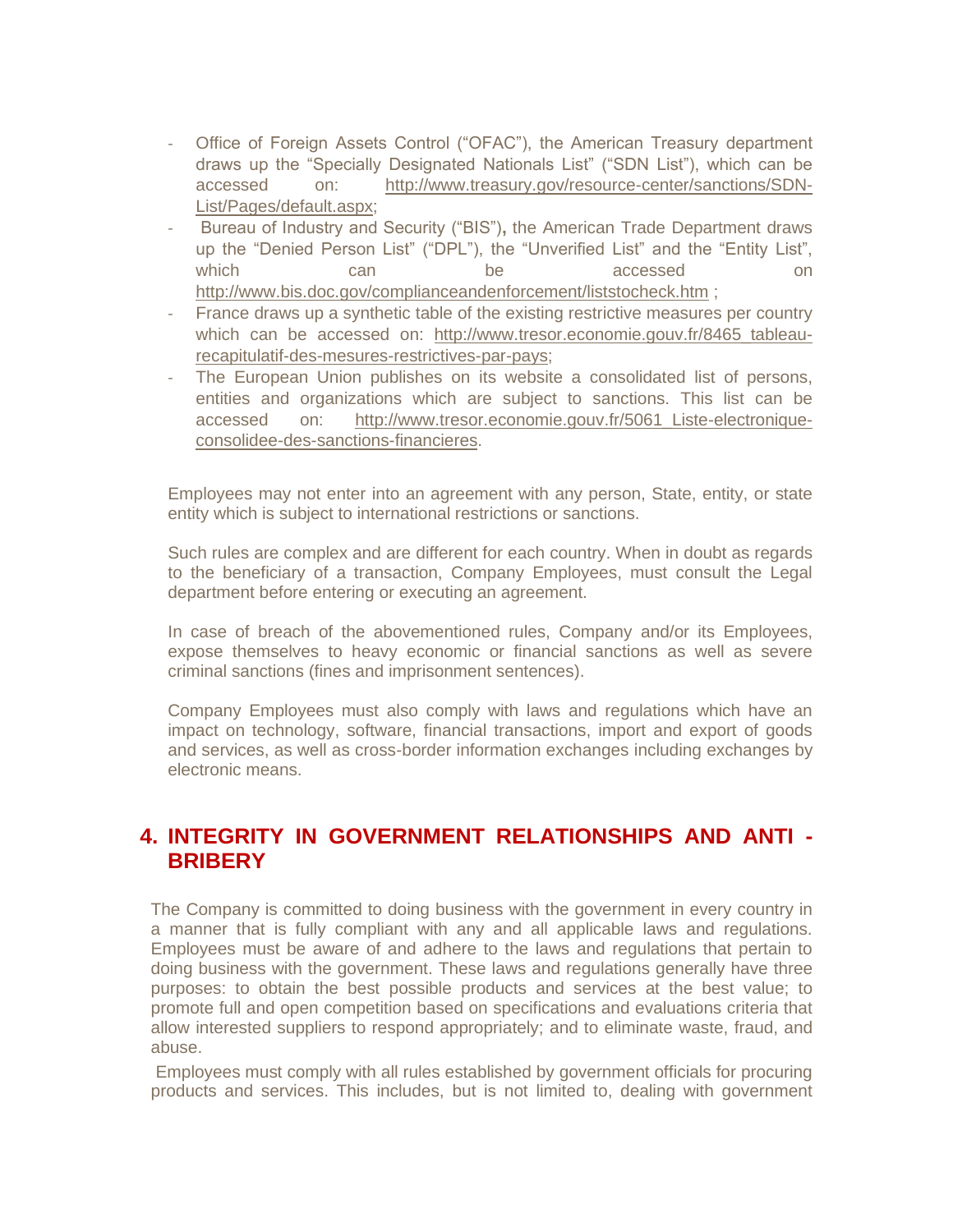officials in an environment of openness and under circumstances that avoid any perception of concealment, the appearance of impropriety, or any actual or potential conflict of interest.

#### **Contacts with Government Officials**

The Company strives to develop and maintain good relationships and effective communication with all levels of the government. Contacts with government officials must never be conducted in a way that would be in violation of applicable laws and regulations or could cast doubt on the Company's integrity. All contacts on the Company's behalf with government officials to influence legislation, regulatory policy or rulemaking must be performed under the direction of the Company Senior Management Team. This includes the hiring of outside law firms or public affairs firms to make such contacts on behalf of the Company. Activities of certain Employees with government entities may be subject to lobbying and gift laws and accordingly should be done in consultation with the Company Senior Management Team before there is any contact with public officials in connection with such activities.

#### **Entertainment or Gifts for Government Officials**

Employees are prohibited from offering any gifts, gratuities or non-business related entertainment for the personal use of Employees or officials of any government agency or elected officials to whom the Company is seeking to sell, is selling goods or services, or is lobbying. The only exceptions to this rule are company sanctioned gifts of a token nature with STAGO's and/or the Company's company logo. These gifts typically include coffee mugs, pens, awards, plaques, certificates and bags.

For more details see the local country applicable procedure.

## **Anti-bribery**

The Company is committed to conducting its activities free from the influence of bribery and corruption. Employees must observe the highest ethical standards when conducting business.

In Saudi Arabia, as well as in most countries in the world (in France, FCPA in the US and UK Bribery Act for the UK), anti-bribery legislation exists which prohibits the Company either offering or providing anything of value to persons who are employed by either government or private sector employers or who act for them, e.g. as their agents, for the purpose of inducing them to show favor to the Company or to show disfavor to anyone else in relation to the employer's affairs or business, or to act improperly by failing to act in good faith or impartially when carrying out their activities for the employer or principal, or by failing to act consistently with any position of trust they may hold. The Company is also prohibited from providing anything of value as a reward for any such behavior.

The Company is also responsible for (and prohibited from) anything of value being passed on to an official, or to an employee or agent of a customer, or of a prospective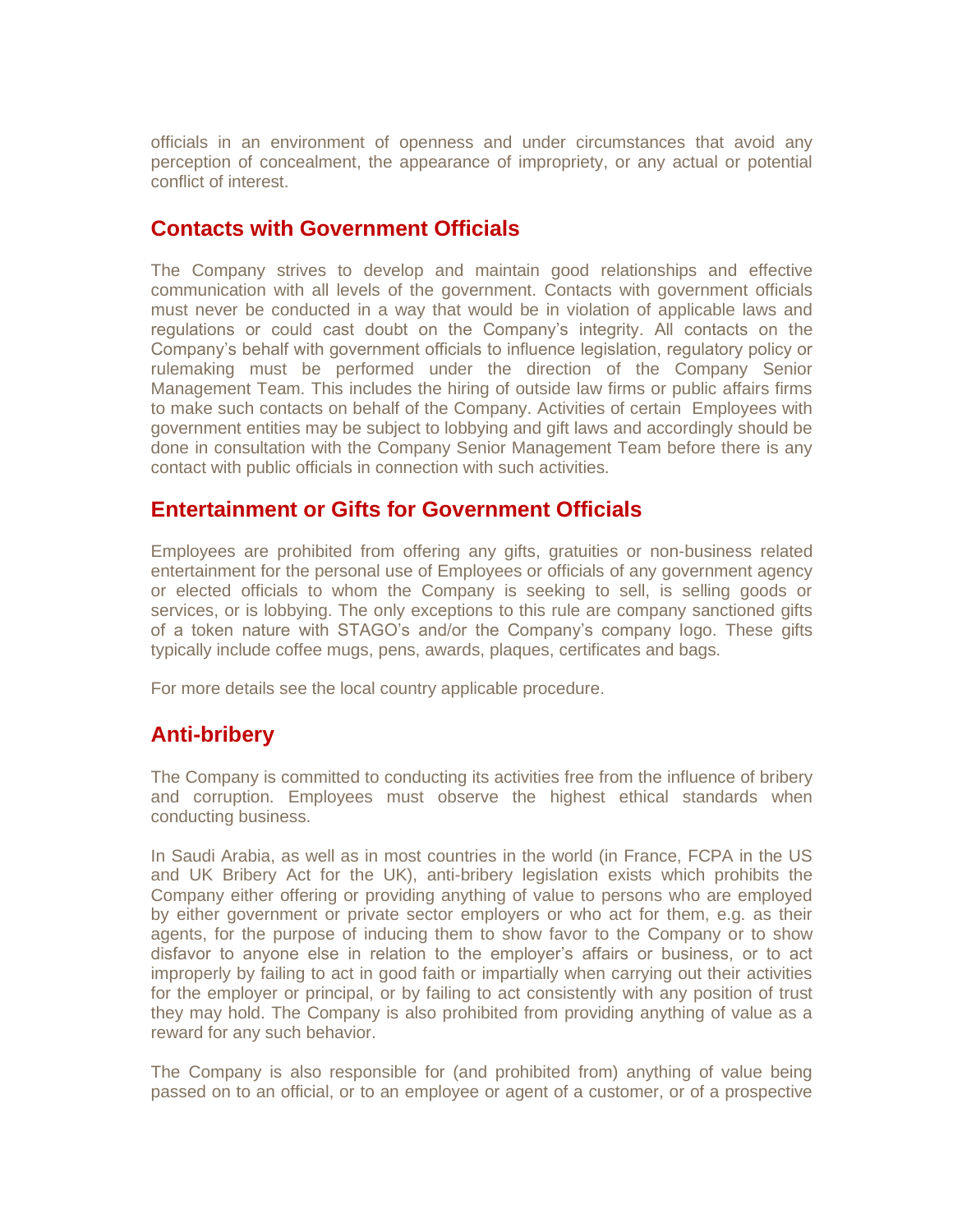customer, via an intermediary (i.e. some other person or entity which could be a company or even a hospital or laboratory) in the circumstances set out in the preceding paragraph.

This prohibition also applies to situations where the item of value is not provided direct to the official, or to the employee or agent of the customer, but is instead provided to or for the benefit of another person or entity, which might include a medical institution or laboratory.

In the case of the Company, relevant officials, Employees or agents in this context are likely to include (but not be limited to) Healthcare Professionals and hospital personnel (e.g. hospital laboratory personnel or procurement specialists) who are working in government hospitals as well as in the private, non-state operated healthcare sector, e.g. hospitals working for private medical insurers, and consultants in private practice. Anything of value or any advantage that is provided to relevant officials or to Employees or agents must be in full compliance with the applicable laws and this Code.

These anti - bribery legislations are actively enforced and individuals are very often the target for prosecution by the relevant authorities in each country.

Some of these anti - bribery laws - in particular the FCPA for the US and the UK Bribery Act in the UK- and the French law SAPIN II may also have extraterritorial effect if all conditions are met.

## **5. COMPLIANCE AND EXPRESSING CONCERNS**

Disregarding or failing to comply with this Code may lead to disciplinary action where authorized by applicable law.

The Group Ethics Committee, along with local Compliance Officers, coordinate the business ethics and compliance programs and are a resource to assist Employees with questions or interpretations of the Code of Business Ethics and related issues. They are also a resource for supervisors in managing compliance issues.

Employees are encouraged to talk to supervisors, managers or the Company Ethics Committee members about any unethical behavior or when such Employees are in doubt about the best course of action in a particular situation, in order to enable the Company to try and solve the problem.

With regards to reporting a known or alleged Code violation, no retribution or retaliation will be taken against any person who has filed a report based on a good faith belief that an employee of the Company has engaged in conduct in violation of this Code. Additionally, retaliation is prohibited against any individual who cooperates in an investigation pertaining to a potential Code violation.

Any person who takes (or attempts to take) retaliatory action against another employee, for reason of a good faith report by this employee, will be subject to appropriate disciplinary action.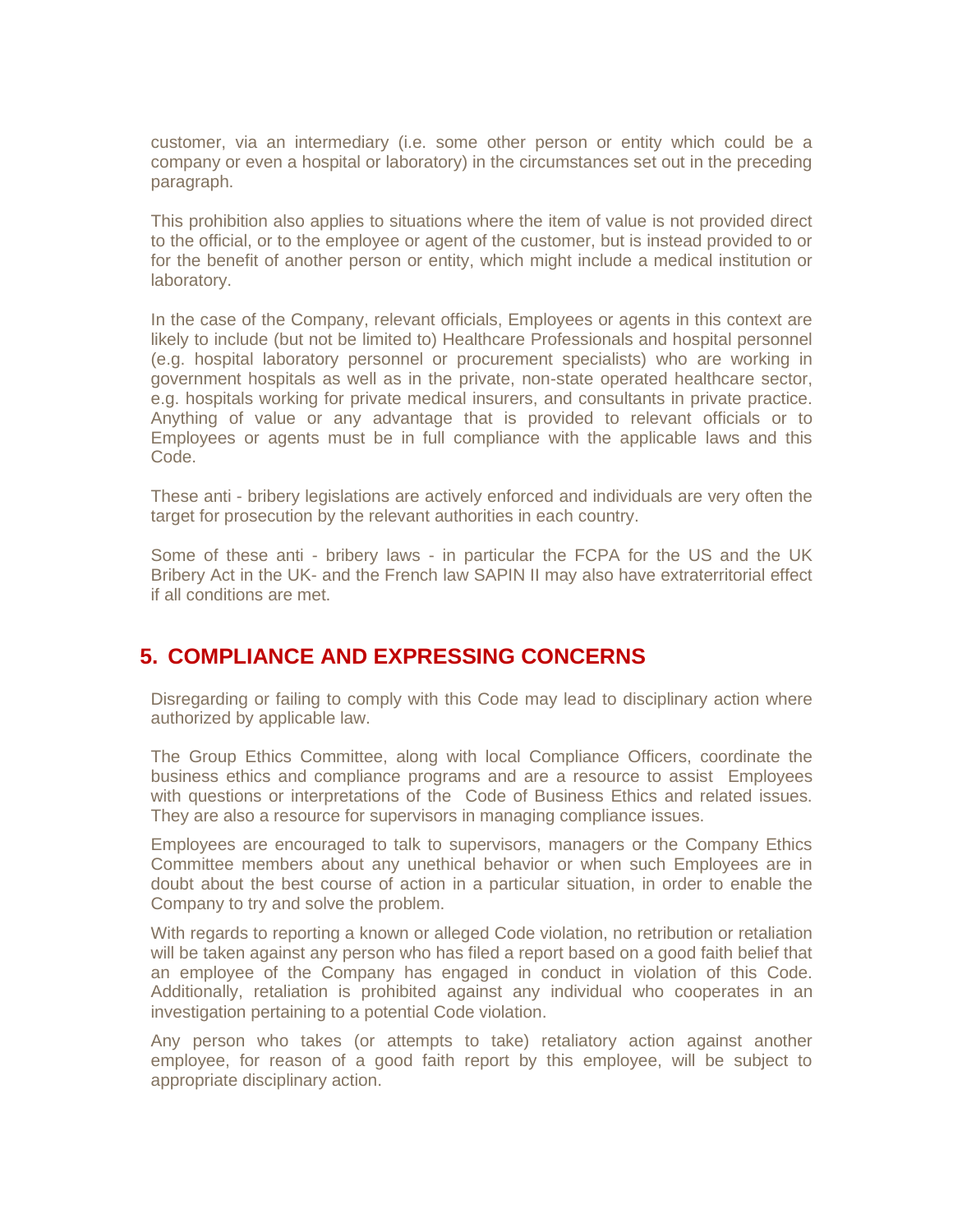If a Company employee reports a concern which he/she knows to be untrue or with sole intent to harm somebody, then such Company employee will expose him/herself to disciplinary action.

**Please refer to the country-specific supplement for KSA to this Code below for identification of the members of the STAGO Ethics Committee and for a detailed description of the procedure to be followed with regards to reporting an alleged Code violation.**

#### **SAUDI ARABIA COUNTRY SUPPLEMENT**

As a leading company in the field of medical and laboratory equipment, medical supplies, and pharmaceuticals, Medical Supplies & Services Company Limited ("MediServ"), which is an important partner and shareholder of the Company, has, over more than 30 years, developed solid business relationships with all leading healthcare institutions in the Kingdom of Saudi Arabia and numerous well-known international manufacturers. At the heart of those business relationships is MediServ's reputation for honesty and integrity.

MediServ is committed to doing business ethically. In performing their duties and responsibilities, all directors, officers, managers, employees (permanent and temporary), and contract workers of MediServ are expected to behave with the highest level of integrity at all times in dealing with fellow employees, customers, suppliers, or any other business partner or third party. Third parties that represent or act on behalf of MediServ – such as contractors, consultants, and other agents – must follow this Code when representing or acting on behalf of MediServ.

This Code is a general statement of the expectations of Diagnostic Saudi Arabia for Trading (the "Company") and its principles for doing business. This Code should be read together with the Company's other policies and procedures and is not meant to replace those policies and procedures. Instead, Company Employees should see this Code as a general statement of guiding principles that will help covered persons keep the Company's values in mind as they do business and represent MediServ and STAGO before our customers, suppliers, business partners, and the wider community.

#### **WHISTLE-BLOWING MECHANISM**

Any Company employee who suspects a breach of the Code relating to combating corruption and influence peddling is urged to exercise their right to report by going straight to their immediate superior, or to the Group Ethics Committee, in accordance with the "Whistle-blowing Mechanism" described below.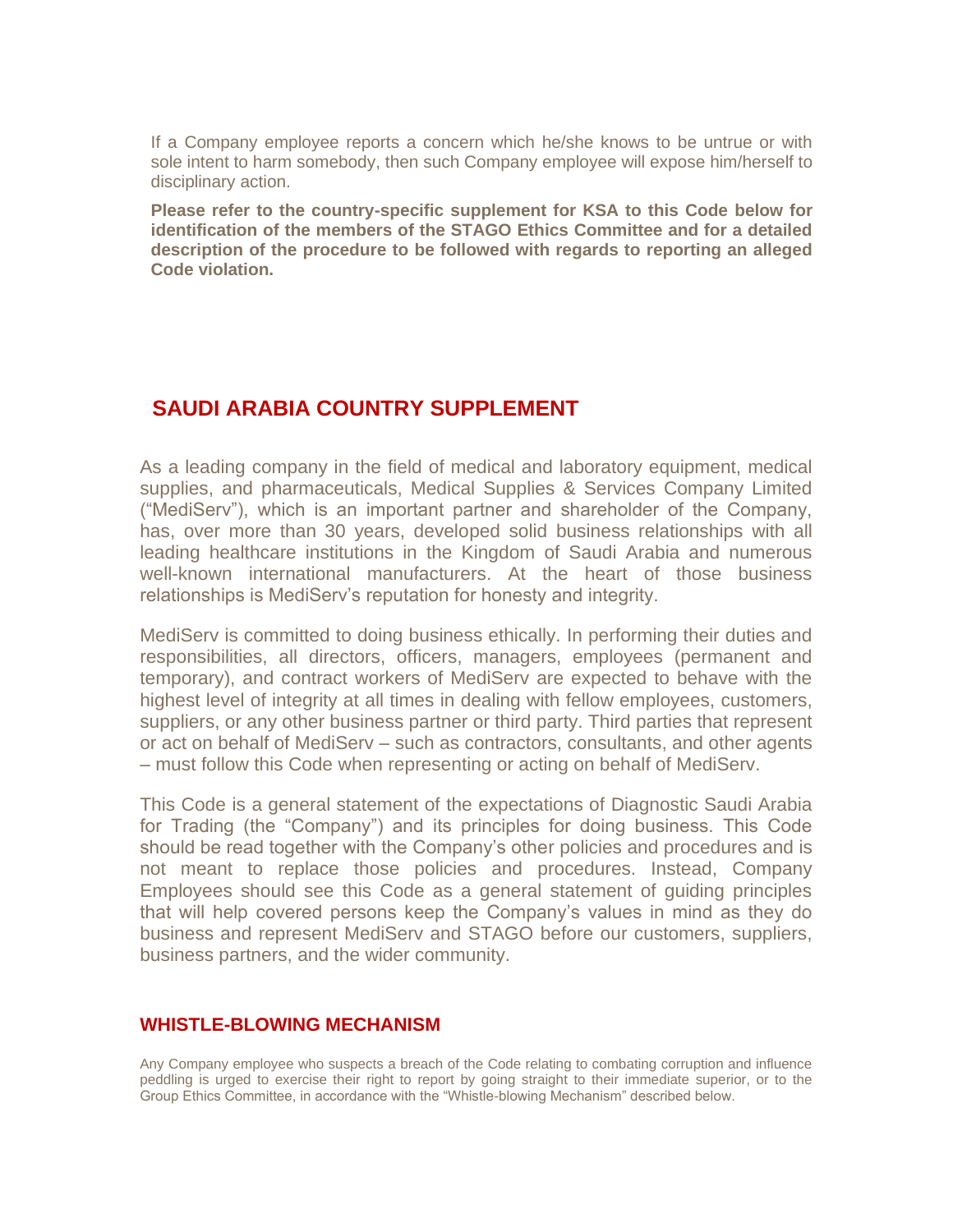## **Definition and purpose of the whistle-blowing mechanism**

Company Employees are encouraged to report any conduct that they believe clearly breaches the Group Code of Ethics and the KSA Supplement of the Code.

**Employees can report conduct, either directly to their immediate superior, the Compliance Officer or to the Group Ethics Committee.** 

The whistle-blowing mechanism is optional. As such, employees who do not exercise their right to report will not face any disciplinary action.

#### **Scope of the professional whistle-blowing mechanism**

The whistle-blowing mechanism enables any Company Employee to exercise – in good faith and in a disinterested manner – his/her right to report any conduct that is contrary to the provisions of the Group Code of Ethics, the KSA Supplement of the Code, any serious and obvious breach of an international undertaking duly ratified and approved by the Kingdom of Saudi Arabia, a unilateral act of an international organization taken on the basis of such an undertaking or current laws or regulations, or any threat or serious harm to the public interest, of which they have personal knowledge.

Information or documents, regardless of their form or medium, which are protected by national defense secrecy, medical confidentiality or lawyer-client privilege are excluded from the whistle-blowing system.

## **Exercising one's right to report**

#### Contact Persons

Company Employees who wish to report conduct must speak with their direct or indirect superior, the Compliance Officer or the Group Ethics Committee.

Company Compliance Officer: **Mr Tamer Ibrahim**

The following individuals are members of the Group Ethics Committee:

- Patrick Monnot, Acting Vice-Chairman
- Fabienne Clarac, Group General Counsel
- Antoine Coulot , Group Chief Financial Officer

Reports must be submitted by EMAIL:

(1) Designated email:

[compliance@sa.stago.com](mailto:compliance@sa.stago.com) , which can only be accessed by the Compliance Officer for the Company

or

[Ethics@stago.com,](mailto:Ethics@stago.com) which can only be accessed by the Group Ethics Committee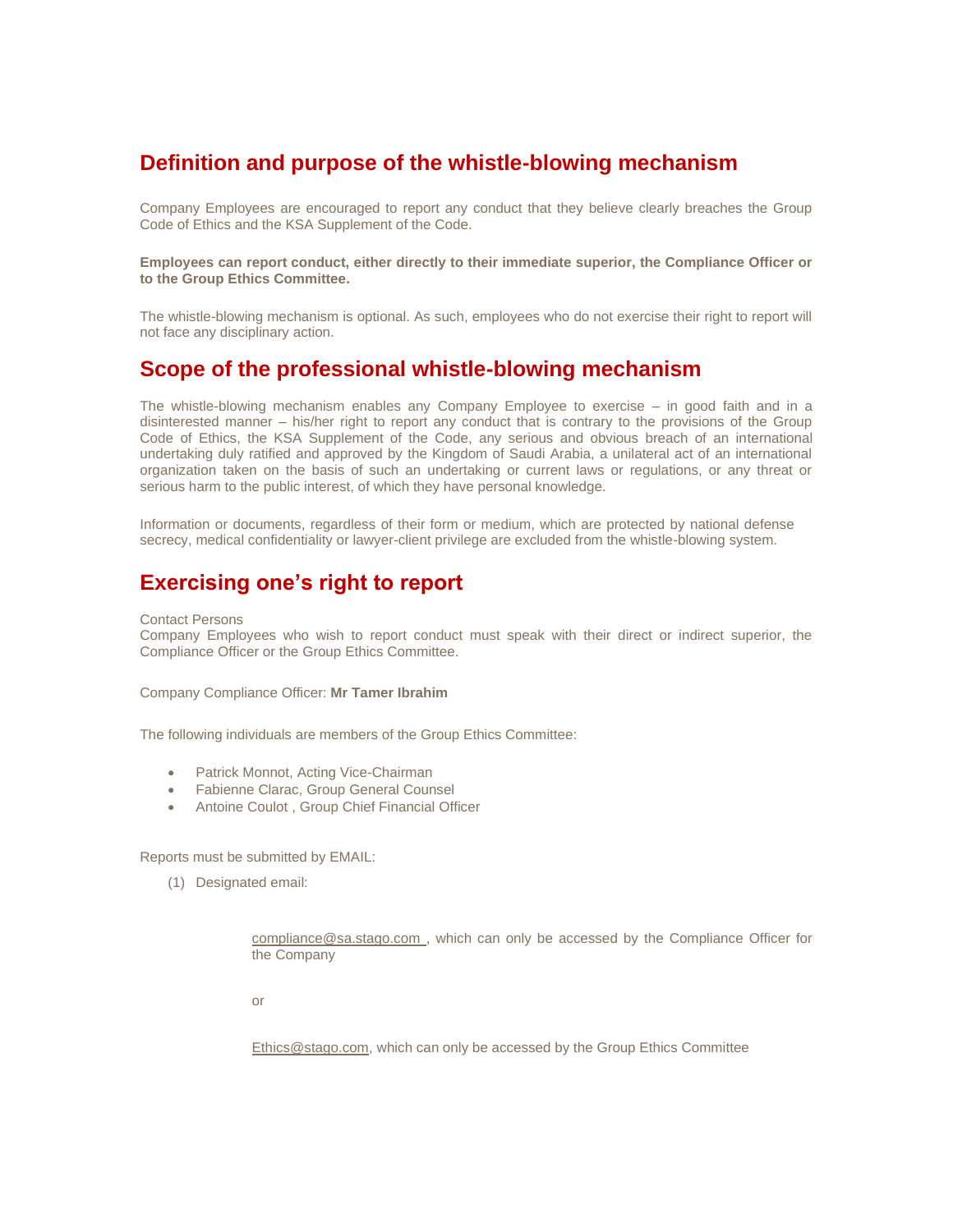(2) Or by courier to the following address:

Company Compliance Officer 4146 Al Imam Abdullah Ibn Saud Ibn Abdul Aziz Rd - AlShohda Dist. Riyadh 13241 - 6679 Kingdom of Saudi Arabia.

or

Stago Group Ethics Committee 3 Allée Thérésa, 92600 Asnières sur Seine, France

## **Contents of a report**

To the extent possible, a report should consist of the following information:

- Name of the person or persons involved and, if possible, where they work,
- Description of the breach or the incident in question, including the date, place and means used,
- Name of any witnesses who may be useful to the internal investigation,
- Description and reporting of any written item or document related to the breach.

The author of the report shall also provide details allowing communication with the recipient of the report.

## **Whistle-blower identification**

Each Company Employee can identify himself or herself when reporting conduct, since the Company guarantees that whistle-blowing will be treated with the utmost confidentiality, as detailed below.

As an exception, a whistle-blowing employee who wishes to remain anonymous can have their report addressed when the following circumstances prevail:

- i. the seriousness of the facts mentioned is determined and the factual elements are sufficiently detailed;
- ii. when addressing this report, special precautions will be taken, such as a preliminary review, by the initial recipient, of the timeliness of its release as part of the whistle-blowing process.

#### **Confidentiality of the report**

The Company guarantees that the identities of the whistle-blower and the people named by the latter as well as the information gathered by all recipients of the whistle-blower report will remain strictly confidential.

If a Company Employee wishes to report conduct through a written medium, the written report must be submitted in an envelope marked "Personal and Confidential". Elements that identify the whistle-blowing employee may not be disclosed without their consent, except to the judicial authority.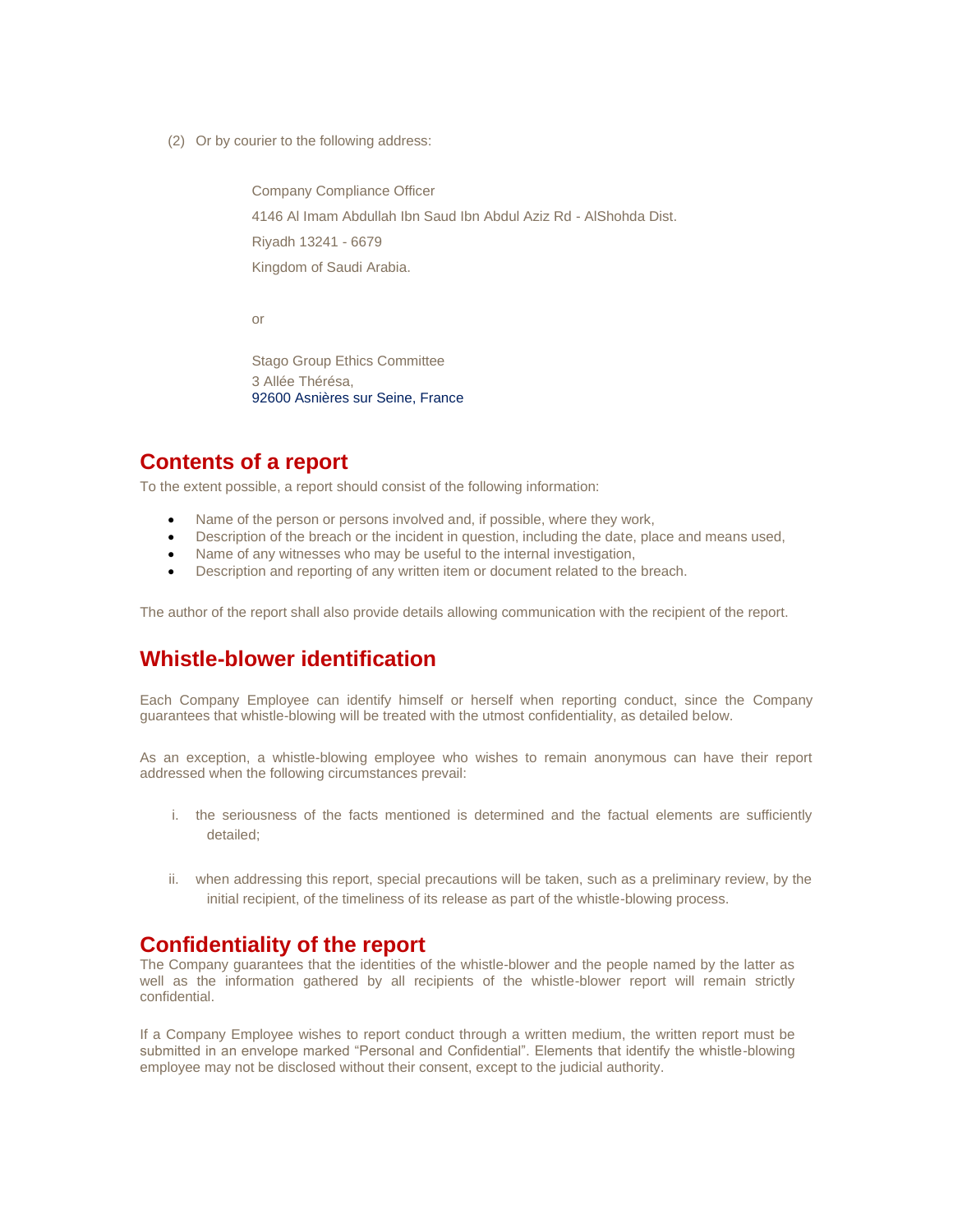Elements that may identify the person implicated by the report may not be disclosed, other than to the judicial authority, until the merits of the report are established.

The Compliance Officer or the Group Ethics Committee will only convey confidential information to the following people:

- Lawyers if necessary,
- The Public Prosecutor or the appropriate public or judicial authorities.

#### **Internal Investigations**

Only the Group Ethics Committee is authorized to conduct an internal investigation into an alleged or potential breach of the Group Code of Ethics, or any applicable laws and regulations and is entitled to legal assistance.

The author of the alert shall be informed of its receipt without delay by the Group Ethics Committee and of the reasonable and foreseeable time necessary for the examination of the admissibility of the alert.

The author will also be informed of the manner in which he/she will be informed of the actions taken on their alert.

Each report will result in a preliminary assessment that is dealt with confidentially by the Group Ethics Committee in order to determine, prior to any investigation, whether it falls within the scope of the reporting procedure. Any report that clearly falls outside the scope of the reporting procedure, lacks seriousness, initiated in bad faith or constitutes slander or false allegation, as well as any report based on unverifiable facts, will be immediately destroyed. The initiator of the report will be notified.

If the reported facts fall within the scope of the reporting procedure, the employee or employees involved will be informed, as soon as the information relating to them is recorded, that they are being investigated as part of such proceedings.

This internal investigation shall be conducted in full compliance with applicable legislation. The employee or employees involved will be asked for their opinion on the reported facts. By the same token, the Company shall ensure that the information collected is sufficient, relevant and not excessive in relation to the purposes for which it is collected.

The employee involved may be assisted by the person of their choice within the Company or an external lawyer who is a member of the relevant bar.

All Company employees are required to fully cooperate with the internal investigation. This includes cooperation during an interview by being honest and keeping all information and documents needed for the internal investigation confidential.

These provisions apply without prejudice to legal provisions governing internal investigations, in particular relating to preventing occupational hazards, workplace accidents or occupational illness, as well as harassment.

## **No sanctions or retaliation when whistle-blowing mechanism is used in good faith**